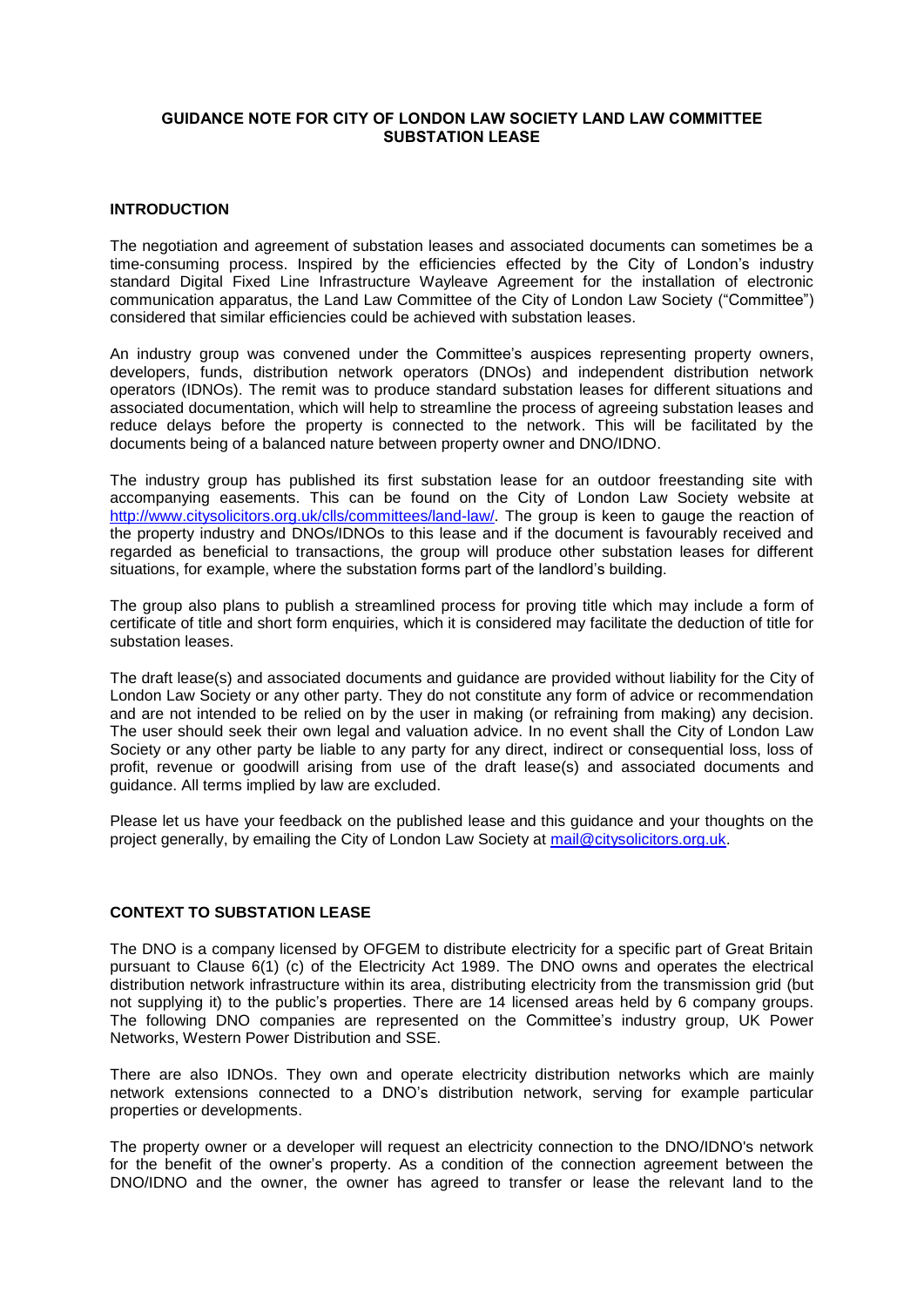DNO/IDNO and/or grant easements over certain areas for access, ventilation and the installation, maintenance and repair of the DNO/IDNO's network. The working group has to date produced a standard substation lease for freestanding sites.

When the DNO/IDNO provides the draft deed, it will also provide enquiries and a plan showing the location of the substation site and the easements required, coloured as denoted in the legend to the plan. Some DNO/IDNOs may require the owner/developer to provide electronic versions of architects' plans showing the substation location and dimensions, access and all cable routes. UK Power Networks for example require the plans/drawings to be in AutoCad.dwg file format version 2014 or earlier.

It is the policy of DNO/IDNOs not to energise the electricity supply until the lease or other deed is completed, so as to secure ownership and control of the DNO/IDNO's assets and equipment in a satisfactory form.

DNOs and IDNOs will typically have the following requirements in relation to the provision of title information.

#### **TITLE INFORMATION**

The DNOs/IDNOs have differing practices on whether they require the owner to provide official copy entries for the registered title to the relevant land for the substation site and/or easements, but most require the provision of copies of all documents referred to on the register. At least one DNO requires the owner's solicitors to provide a certificate of title in a prescribed form.

The DNOs/IDNOs will require vehicular and pedestrian access to the substation site and/or easement land direct from a public highway. If access (or cable easements crossing land) is dependent on private rights of way, the DNO/IDNO requires deduction of the relevant deed of grant, which needs to show that the owner is able to sub-grant such rights for the benefit of the DNO/IDNO.

If the owner's property is charged, where necessary the lenders under each charge must be provided with a copy of the agreed form of deed without delay to enable the lender to issue its discharge of part (form DS3) and/or written consent to the deed.

The owner is usually expected by the DNO/IDNO to make application at its own cost and without delay for any consents/ releases required from, where relevant:

- any landlord/superior landlord pursuant to the terms of the relevant lease to the owner or any superior lease;
- any restrictive covenant which may prevent the DNO/IDNO from using the site or easement land for its undertaking;
- any beneficiary of a restriction on the title affecting the site and/or easement land in Land Registry form RX4 (unless the restriction can be certified and will not carry through to the substation site and/or easement land);
- any beneficiary of a unilateral notice affecting the site and/or easement land in Land Registry form UN2.

If any tenant of the owner has rights over the substation site and/or easement land, they must consent to the deed.

If any part of the easement land lies outside the owner's title, it will be necessary to join the third-party landowners to the deed in order to give the necessary rights. The approach of DNOs/IDNOs is that it is usually the owner's responsibility to secure at its own cost the consent of any third parties and establish the identity of the third party's solicitor.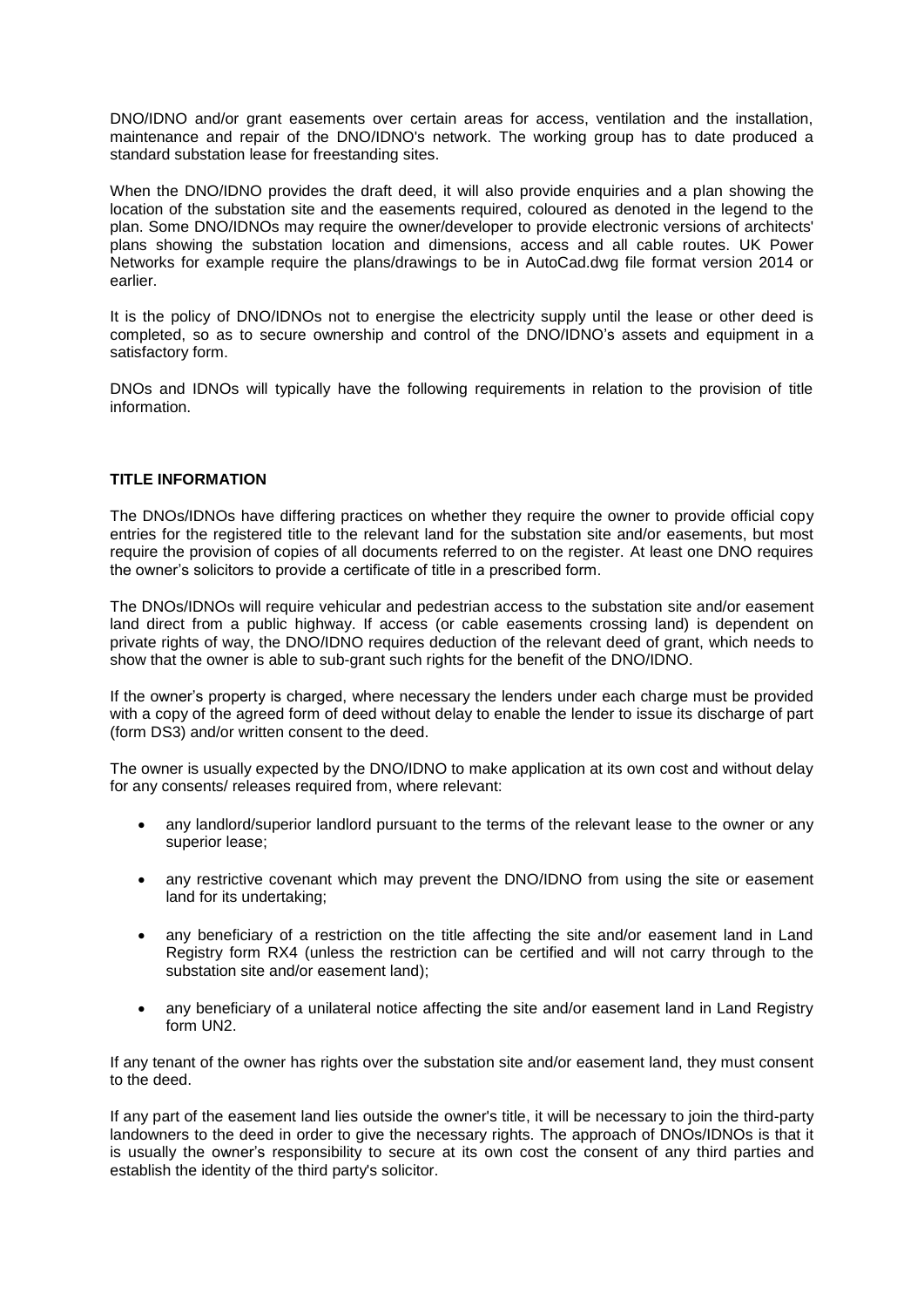Where the owner's property is affected by a planning agreement (including those under Section 52 of the Town & Country Planning Act 1971, Section 38 and 278 of the Highways Act 1980, Section 33 of the Local Government (Miscellaneous Provisions) Act 1982, Section 106 of the Town & Country Planning Act 1990, Section 104 of the Water Industry Act 1991, Part 2 of the Planning Act 2008 or any provision in legislation of a similar nature) ("**Planning Agreement**"), which has conditions that have fallen due but have not been observed or performed and there is no exclusion for utility undertakers, the DNO/IDNO may expect the owner to procure:

- a variation or release of such Planning Agreement to exclude the relevant part of the property;
- or in exceptional cases, a comfort letter from the relevant authority confirming that the terms of such Planning Agreement will not be enforced against the DNO/IDNO or its successors.

**It is important for owners to factor in any such need for consents/releases, since without them, there will be a delay in completing the relevant documentation and the energisation of supply.**

# **THE LEASE**

The Lease is a balanced draft and is in a standard industry form for the proposed transaction and should not be amended other than to make the Lease specific to or relevant to the site.

The Lease is intended for a freestanding substation structure that is not attached to or part of any building of the landlord. If the substation is attached to or forms part of the landlord's building, the Lease will need to be amended. The authors of this Lease standard intend in due course to launch an equivalent of the Lease for a substation that is attached to or forms part of the landlord's building, as well as other varieties.

The Lease does not contain a forfeiture clause. The practical reason for this is that the distribution of electricity is intrinsic to the use and operation of the relevant property and forfeiting the lease is simply likely to lead to the DNO/IDNO turning off the electricity. Breach of the DNO/IDNO's obligations will give rise to a possible damages claim and the property owner may have recourse to OFGEM.

The Lease is intended to fall within sections 24-28 of the Landlord and Tenant Act 1954 (security of tenure).

Since the Lease will be registered at HM Land Registry, there are the relevant Prescribed Clauses at the front.

The area let to the Tenant is described as the "Premises" (clause 1.11).

The Landlord lets with full title guarantee which in most circumstances is suitable for the commonly encountered long lease of this type (clause 2).

The Tenant's covenants include a Tenant's indemnity (clause 3.13) and clause 4 governs conduct of the Landlord's claim under the Tenant's indemnity.

The Landlord's covenants include a Landlord's indemnity (clause 5.8) and clause 6 governs conduct of the Tenant's claim under the Landlord's indemnity.

Clause 7 is a redevelopment/lift and shift provision.

The conditions in clause 8 include an optional Tenant's right to a renewal lease for a further term of 60 years (clause 8.5). This right as well as the length of the renewal lease is subject to agreement between the parties, but the length of the renewal lease must not exceed 60 years from the termination of the first lease, otherwise it will be void, falling foul of paragraph 7(2) of Schedule 15 to the Law of Property Act 1922. The terms of the renewal lease must exclude the option to renew, otherwise this will operate as an agreement for a demise for a term of 2,000 years (paragraph 7(1) of Schedule 15 as aforesaid). An alternative to the option to renew is to grant a longer initial term.